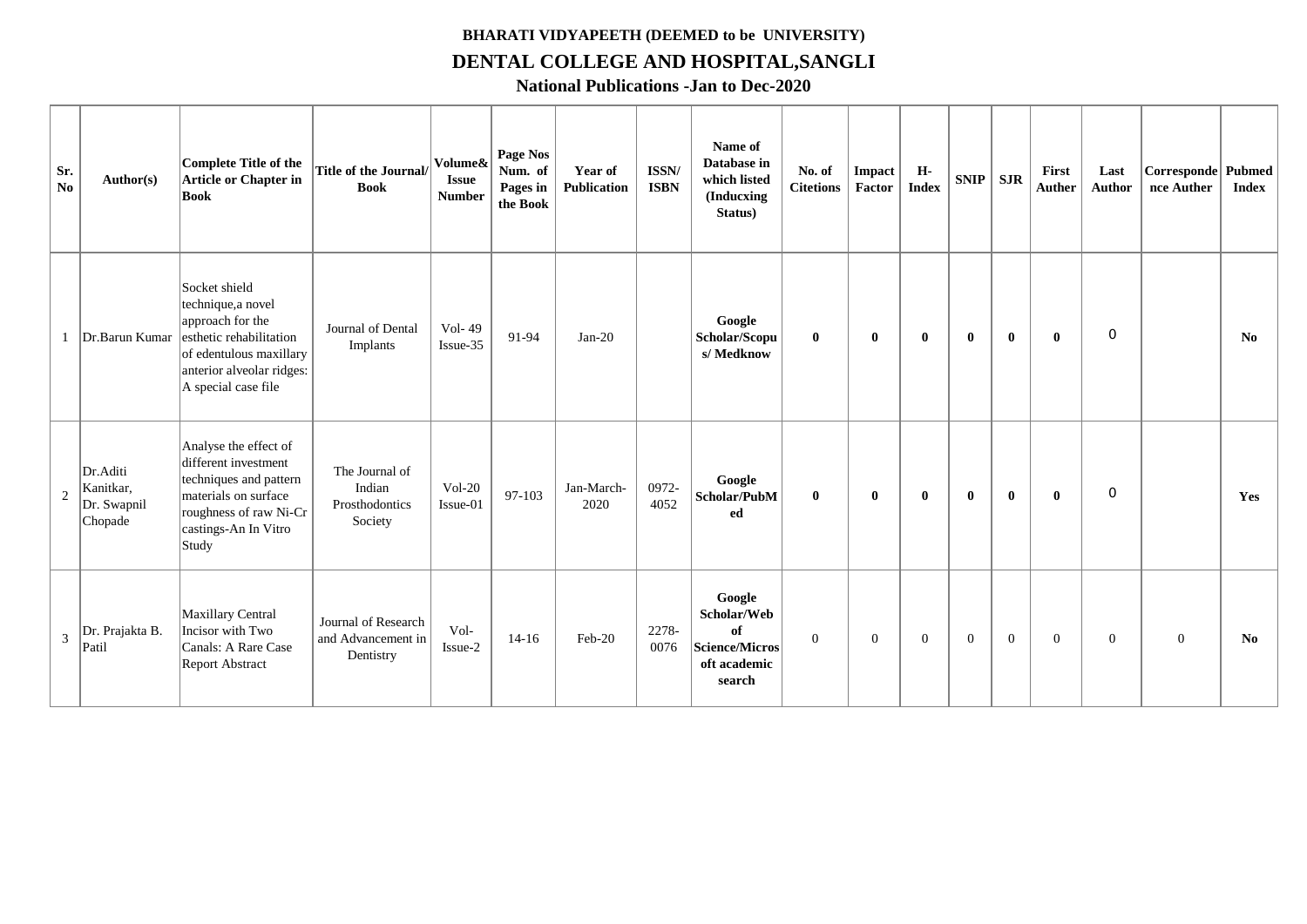| $\overline{4}$  | Dr. Divya Gupta<br>  (PG)<br>Dr. Sharad<br>Kamat<br>Dr. Santosh<br>Hugar<br>Dr. Girish<br>Nanjannawar                                     | A Comparative<br>evaluation of the<br>antibacterial efficacy of<br>Thymus vulgaris,<br>Salvadora persica,<br>Acacia nilotica,<br>Calendula arvensis, and<br>5% sodium<br>hypochlorite against<br>Enterococcus faecalis:<br>An in vitro study | Journal of<br>Conservative<br>Dentistry              | Vol- $23$<br>Issue-1 | 97-101     | Jan-Feb-20   | 0972-<br>0707 | Google<br>Scholar/Scopu<br>s/PubMed                       | $\overline{0}$ | $\mathbf{0}$ | $\mathbf{0}$ | $\overline{0}$ | $\overline{0}$ | $\overline{0}$ | $\overline{0}$ | $\overline{0}$     | Yes |  |
|-----------------|-------------------------------------------------------------------------------------------------------------------------------------------|----------------------------------------------------------------------------------------------------------------------------------------------------------------------------------------------------------------------------------------------|------------------------------------------------------|----------------------|------------|--------------|---------------|-----------------------------------------------------------|----------------|--------------|--------------|----------------|----------------|----------------|----------------|--------------------|-----|--|
| 5               | Dr.Mamata<br>Kamat<br>Dr.Uma Datar-<br>Chougule                                                                                           | Immunoexpression of<br>p53 in histologically<br>negative surgical<br>margins adjacent to oral<br>squamous cell<br>carcinoma: A<br>preliminary study                                                                                          | Journal of Oral and<br>Maxillofacial<br>Pathology    | $Vol-23$<br>Issue-3  | $1$ to $4$ | Jan-April-20 | 0973-<br>029X | Google<br>Scholar/Scopu<br>s/Pubmed                       | $\mathbf 0$    | $\bf{0}$     | $\bf{0}$     | $\mathbf{0}$   | $\mathbf{0}$   | $\bf{0}$       | $\sqrt{}$      | Dr.Mamata<br>Kamat | Yes |  |
| 6               | Dr.Mahesh<br>Khairnar,<br>Dr Tanushri<br>Dalvi, Dr.<br>Shrivardhan<br>Kalghatgi,<br>Dr. Uma Datar,<br>Dr.Shrusti Shah,<br>Dr. Simran Kaur | Comparative efficacy of<br>hand disinfection<br>potential of hand<br>sanitizer and liquid<br>soap among dental<br>studens: a randomized<br>controlled trial                                                                                  | Indian Journal of<br>Critical Care<br>Medicine       | $Vol-24$<br>Issue-5  |            | May-20       | 1998-<br>359X | Google<br>Scholar/Scopu<br>s/Pubmed                       | $\overline{0}$ | $\mathbf{0}$ | $\mathbf{0}$ | $\Omega$       | 0.34           | $\overline{0}$ | $\theta$       | $\sqrt{ }$         | Yes |  |
| $7\phantom{.0}$ |                                                                                                                                           | Oral Health-related<br>Dr. Aditi Kanitkar Quality of Life in HIV:<br>A Systematic Review                                                                                                                                                     | Journal of<br>Contemporary<br><b>Dental Practice</b> | Vol- $21$<br>Issue-5 | 585-592    | May-20       | 1526-<br>3711 | Google<br>Scholar/Scopu<br>s/Web of<br>Science/Pubme<br>d | $\mathbf{0}$   | 0.670        | $\mathbf{0}$ | $\overline{0}$ | $\theta$       | $\overline{0}$ | $\Omega$       | $\sqrt{ }$         | Yes |  |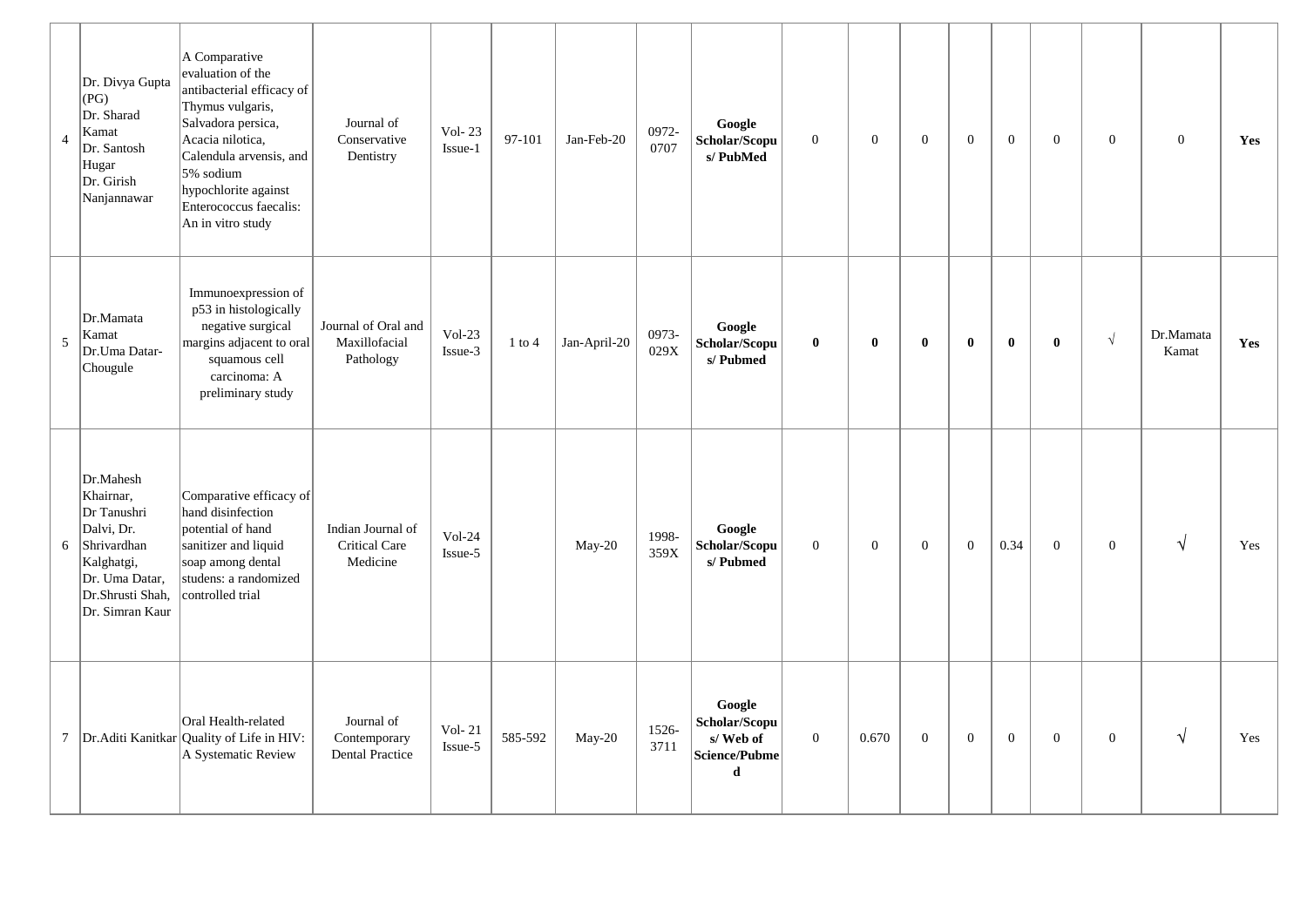| 8  | Dr. Banashree<br>Sankeshwari,<br>Dr. Pranav Tulle<br>$(PG)$ ,<br>Dr. Raghvendra<br>Adaki,<br>Dr.Dayanand<br>Huddar,<br>Dr.Deepti Fulari,<br>Dr.Mokshada<br><b>Badadare</b> | Efficacy of citronella<br>oil as an antifungal<br>agent on denture soft<br>liner                                                                                                         | The Journal of<br>Prosthodontics and<br>Dental Materials           | $Vol-01$<br>Issue-01 | 60-64         | Jan June-2020       |               | <b>Nil</b>                                                                       | $\bf{0}$         | $\bf{0}$         | $\bf{0}$       | $\mathbf{0}$   | $\mathbf{0}$   | $\bf{0}$       | $\bf{0}$         | $\bf{0}$       | N <sub>0</sub> |
|----|----------------------------------------------------------------------------------------------------------------------------------------------------------------------------|------------------------------------------------------------------------------------------------------------------------------------------------------------------------------------------|--------------------------------------------------------------------|----------------------|---------------|---------------------|---------------|----------------------------------------------------------------------------------|------------------|------------------|----------------|----------------|----------------|----------------|------------------|----------------|----------------|
| 9  | Dr. Anuradha<br>Wankhade (PG)<br>Dr. Sharad<br>Kamat<br>Dr. Santosh<br>Hugar<br>Dr. Girish<br>Nanjannawar<br>Dr. Sumit Vhate<br>(PG)                                       | Surface Hardness of<br>Nanohybrid and<br>Microhybrid Resin<br>Composites Cured by<br>Light Emitting Diode<br>and Quartz Tungsten<br>Halogen Light Curing<br>Systems: An Invitro<br>Study | Journal of Clinical<br>and Diagnostic<br>Research                  | $Vol-14$<br>Issue-1  | ZC01-<br>ZC06 | $Jul-20$            | 0973-<br>709X | Google<br>Scholar/Web<br>of<br>Science/PubM<br>ed/Index<br>Copernicus            | $\overline{0}$   | $\mathbf{0}$     | $\mathbf{0}$   | $\overline{0}$ | $\overline{0}$ | $\overline{0}$ | $\overline{0}$   | $\overline{0}$ | Yes            |
| 10 | Dr. Krishna Patil<br>Dr. Sujata P.                                                                                                                                         | Comparative Evaluation<br>of the Mechanical<br>Properites of Zinc-<br>reinforced Glass<br>Ionomer Cement and<br>Glass Ionomer Type IX<br>Cement: An In Vitro<br>Study                    | <b>International Journal</b><br>of Clinical Pediatric<br>Dentistry | $Vol-13$<br>Issue-04 | 382-389       | July-August<br>2020 | 0974-<br>7052 | Google<br>Scholar/PubM<br>ed/Indian<br>Citation/J<br>Gate/Microsof<br>t Academic | $\boldsymbol{0}$ | $\boldsymbol{0}$ | $\overline{0}$ | $\overline{0}$ | $\overline{0}$ | $\overline{1}$ | $\mathbf{0}$     | $\overline{0}$ | Yes            |
| 11 | Dr. Mamata<br>Kamat                                                                                                                                                        | Fibrolipoma of Buccal<br>Mucosa: An Unusual<br>Case                                                                                                                                      | Annals of Dental<br>Specialty                                      | Vol-8<br>Issue-3     | $22 - 26$     | July-Sep 20         |               | Google<br>Scholar/Coper<br>nicus/Thomson<br>refers                               | $\boldsymbol{0}$ | $\boldsymbol{0}$ | $\mathbf{0}$   |                | $\mathbf{0}$   | $\mathbf{0}$   | $\boldsymbol{0}$ | $\theta$       | No             |